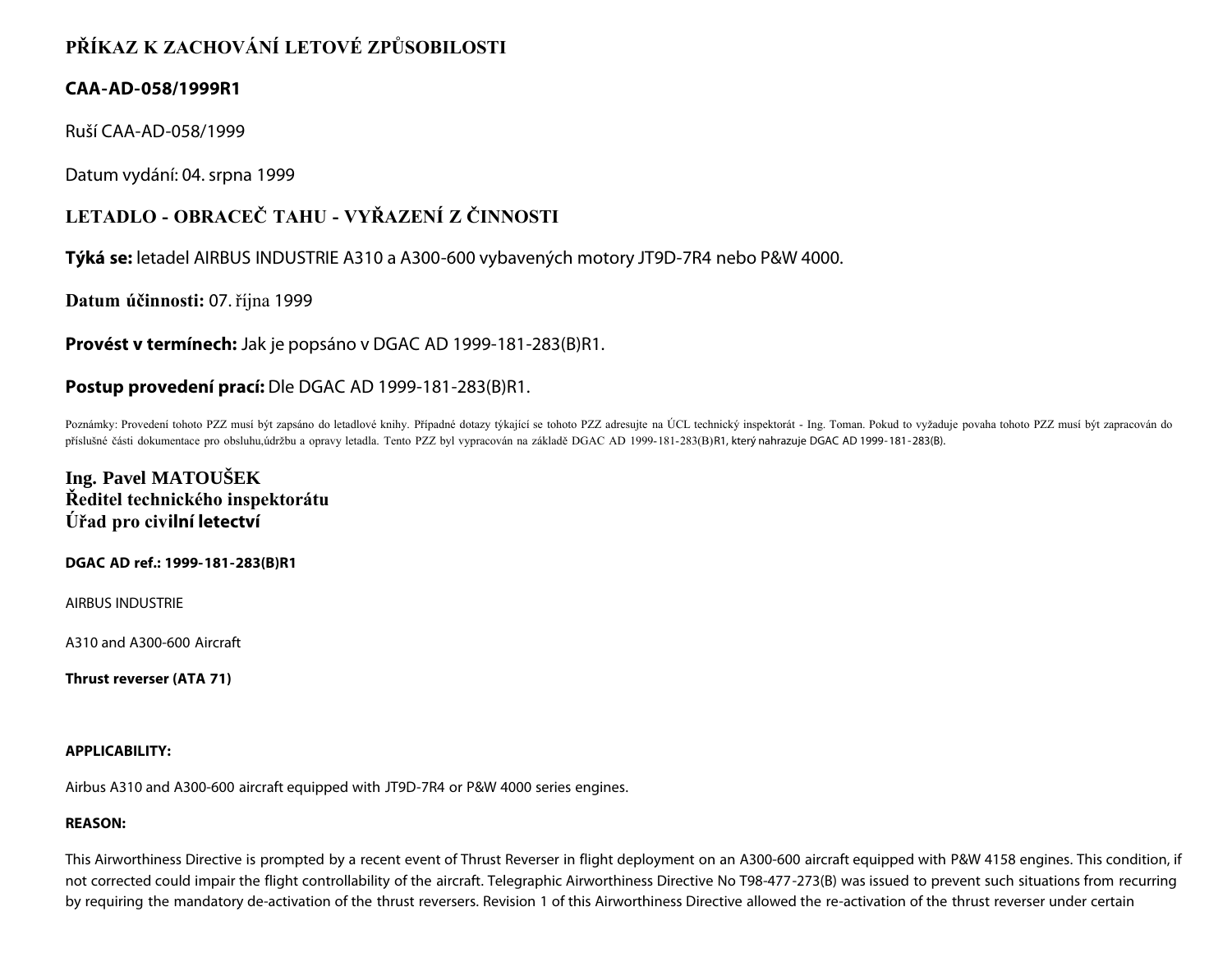conditions based on the findings of the event investigation. Further to additional investigation results which led to the refining of the conditions required for re-activating the thrust reverser and keeping it re-activated, this Airworthiness Directive re-defines the thrust reversers "de-activation/re-activation program.

This Revision 1 is issued in order to take into account AIRBUS INDUSTRIE AOT 78-09 revision 3 which

releases the compliance date for some actions.

#### **ACTION AND COMPLIANCE:**

To prevent an in flight Thrust Reverser deployment accomplish the following:

a) Thrust Reversers de-activation:

Before departure from Main Base or within the next four (4) flight cycles following the effective date of the original issue of this AD, whichever occurs first, deactivate both Thrust Reversers in accordance with the instructions given in paragraph 4.2 of AIRBUS INDUSTRIE All Operators Telex (AOT) 78-08,

November 30,1998.

b) Thrust Reversers re-activation :

Reactivation of a Thrust Reverser is only allowed under the following conditions :

1. Reinforce the Stow Selection, and periodically inspect the Selector Valve in accordance with the

terms and conditions of paragraph 4.2.1.1 of AIRBUS INDUSTRIE AOT 78-09 revisions 02 dated

April 22,1999 or 3 dated June 29, 1999.

2. Reinforce the protection of the Thrust Reverser against power supply loss in accordance with the

terms and conditions of paragraph 4.2.1.2 of AIRBUS INDUSTRIE AOT 78-09 revisions 02 dated

April 22, 1999 or 3 dated June 29, 1999.

3. Reinforce the protection against inadvertent pressurization of the Thrust Reverser in accordance

with the terms and conditions of paragraph 4.2.1.3 of AIRBUS INDUSTRIE AOT 78-09 revisions

02 dated April 22,1999 or 3 dated June 29, 1999.

4. Perform a Thrust Reverser Aerostow seal check and a Power Drive Unit (PDU) check in

accordance with the terms and conditions of paragraph 4.2.1.4 of AIRBUS INDUSTRIE AOT 78-09

revisions 02 dated April 22, 1999 or 3 dated June 29, 1999.